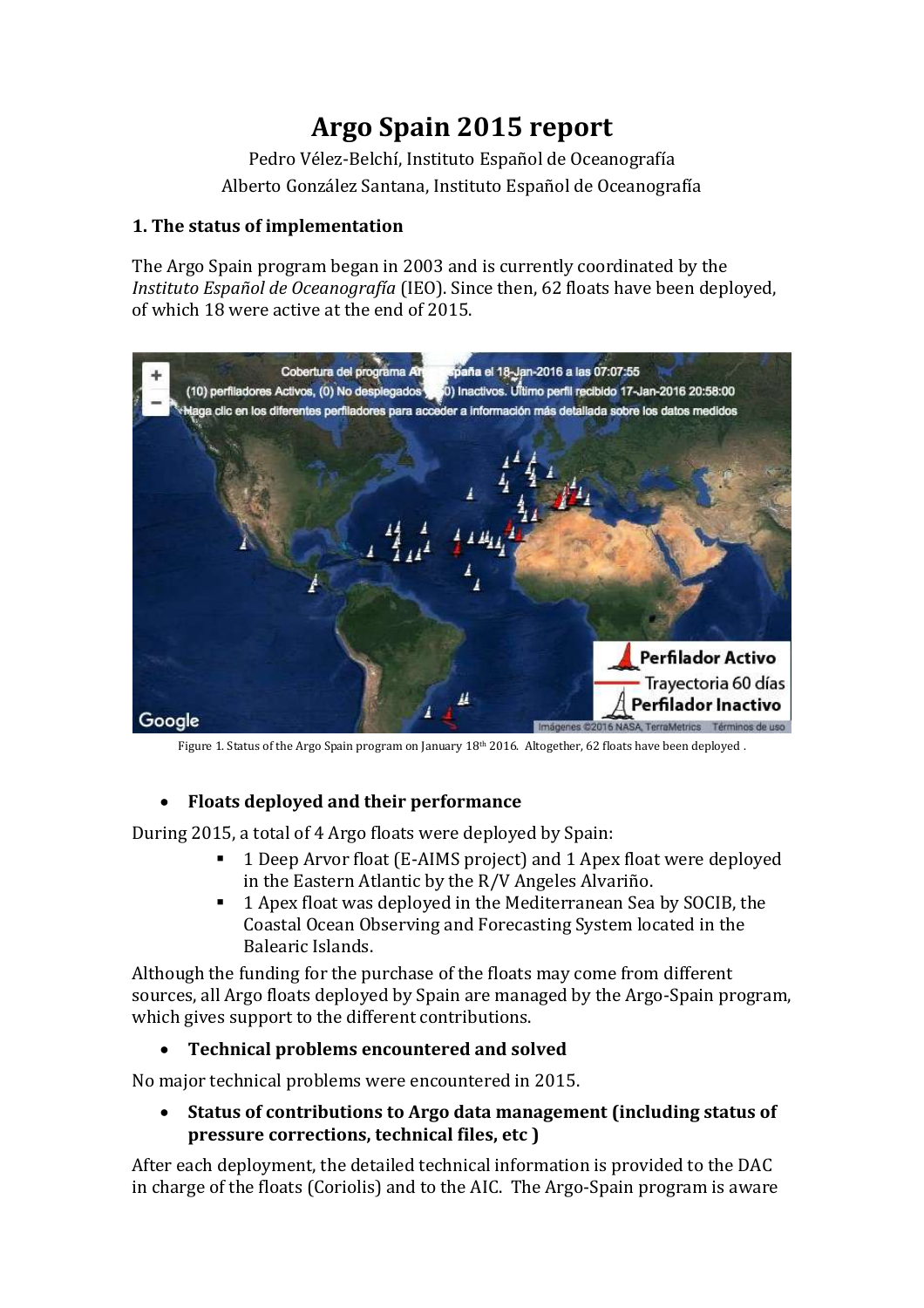of the changes in the technical and metadata data formats, and is providing the necessary information.

Some of the earlier floats deployed by Spain were affected by TNPD. These floats have not been yet corrected, but the corrected files will be submitted during 2016.

## **Status of delayed mode quality control process**

The delayed quality control process is underway, however it has not been submitted yet. The submission will be done during 2016 according to the information provided in the paragraph 2.

## **2. Present level of and future prospects for national funding for Argo including a summary of the level of human resources devoted to Argo.**

The Argo Spain program is actually not funded. Spain remains committed to the European contribution to Argo (Euro-Argo), however the final decision for becoming a member of Euro-Argo has not yet been taken. This decision, that will means a long-term contribution (5-10 years) to Argo, should be taken during 2016 by the Spanish Ministry of Economy.

The funding covers (and will cover) float procurement, transmission costs and part-time (1.5 man month per year) personnel support. The *Instituto Español de Oceanografía* funds the scientific coordination and the remaining personnel support of the Argo-Spain program. In addition, a specific budget from Ministry of Economy has been assigned to incorporate one full – time research technician for the next three years to the Argo Spain program from 2016.

Besides the long-term support from the Spanish Ministry of Economy, the Coastal Ocean Observing and Forecasting System located in the Balearic Islands (SOCIB) will deploy 3/4 Argo floats in the Western Mediterranean for 2016, although this funding could be extended until 2021. The Argo-Spain program also coordinates this contribution.

# **3. Summary of deployment plans and other commitments to Argo for the upcoming year and beyond where possible.**

During 2016, a total of 4 floats will be deployed. Supporting the global array in the Atlantic Ocean and Mediterranean Sea is the main goal. The deployment plan has been submitted to the IAC.

Although the ultimate deployments may change following feedback from the Spanish research community, the current plan is:

- 3 floats to be deployed in the Mediterranean Sean.
- 1 Deep Float in the Eastern Atlantic

Funds are only secured for Argo deployments beyond 2016 in the Western Mediterranean Sea, with 3 floats scheduled to be deployed every year until 2021.